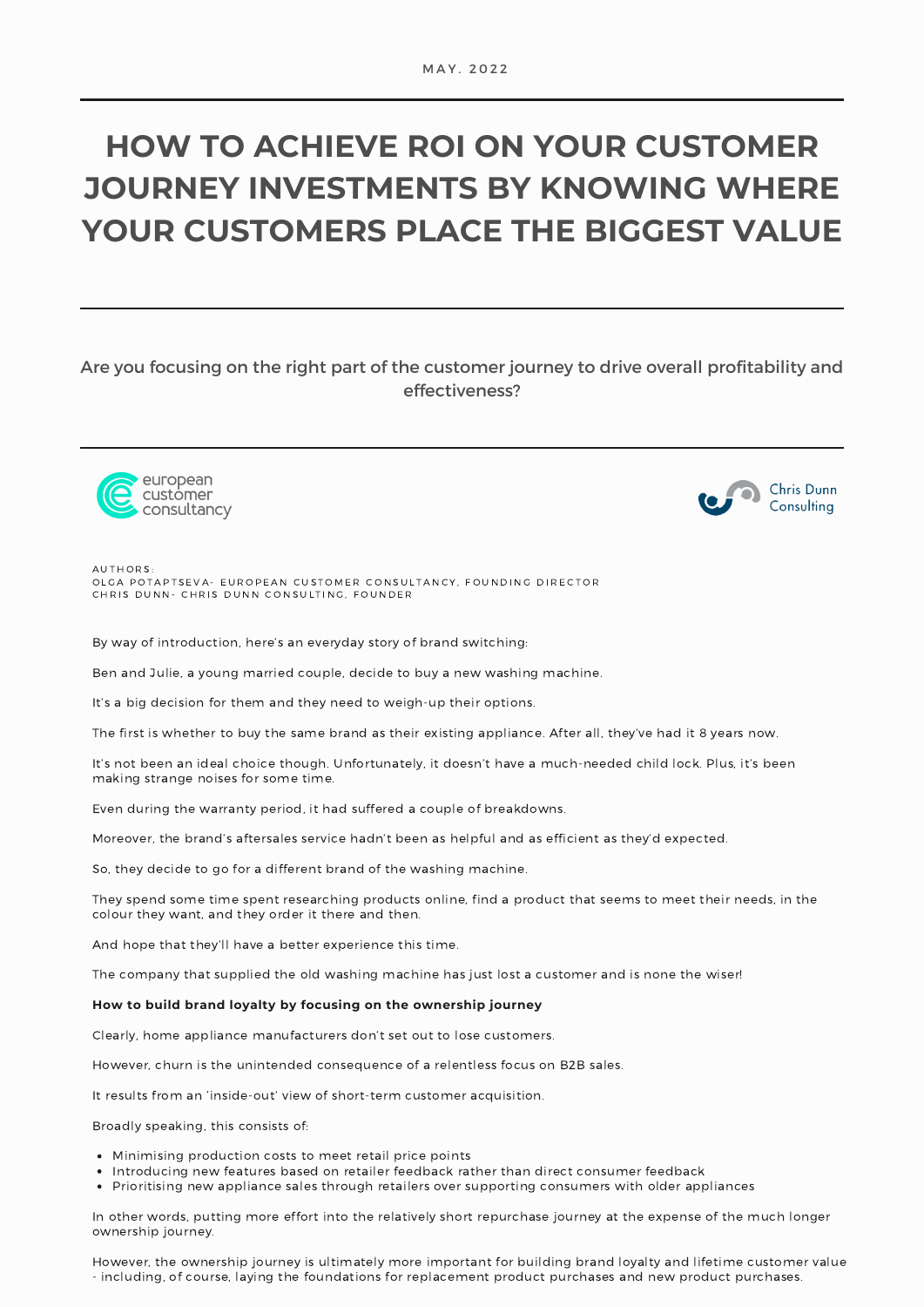



### **When consumers feel fully supported by brands throughout the ownership cycle -for example, through** correct installation, help to get the most out of their products, and rapid support in the event of a breakdown - they are much more likely to buy a new appliance of the same brand in the future

This is why forward-thinking manufacturers are shifting their attention to meeting real-life consumer needs not only at the point of a product purchase but throughout the entire ownership cycle.

Moreover, this new 'outside-in approach' is increasingly paying off.

For example, across the UK white goods industry net promoter scores following service interventions have been rising year on year.

Independent surveys such as Domestic & General's TEQ questionnaires confirm this fact.

Indeed, when Indesit won the TEQ Awards in the year preceding the Covid pandemic its NPS had [reached](https://jmmpr.co.uk/indesit-wins-prestigious-customer-service-award/) +72. This was the highest of any D&G appliance partner in the history of the TEQ Awards.

#### **Focussing on B2C as well as B2B for better results**

As noted above, manufacturers have gone through significant changes in their approach to sales, service, and customer experience.

They've widened their focus from B2B relationships with dealers and retailers to B2C relationships directly with endusers.

And in so doing they've learned more about real consumer needs and used the data gathered to develop ever more consumer-friendly products and services.

Let's take the practical example of Electrolux, one of the world's largest white goods brands.

#### **This new approach is exemplified by Electrolux**

Some seven years ago, Electrolux, a Swedish multinational home appliance manufacturer, embarked upon a strategic transformation program called 'ConCent' which stands for 'consumer-centric transformation'.

According to Electrolux, ConCent aims to "develop a world-class ownership solutions business model" and to "drive commercial excellence".

However, unlike other companies, Electrolux hasn't attempted to get its transformation 'done' in one large project.

Instead, it allowed its ConCent program to evolve over time to ensure consistent alignment with changing consumer habits and new inputs from the market environment.

**70-80% of all business transformations fail because typical transformation objectives are too ambitious for organisations to execute entirely in the timescales allotted. A flexible program of incremental improvements aligned to changing customer needs is a much more successful approach Electrolux uses an Agile approach driven by cross-functional teams to put in place the business architecture to support its consumer-centric transformation.**

This is how project "Solaris" was born.

Its main objectives were to:

- Provide an outstanding consumer experience
- Introduce a full omnichannel contact center solution
- Increase contact center efficiency
- Expand direct sales to consumers
- Manage costs more effectively

# **A clear CX strategy, cross-functional collaboration, buy-in at all levels and role-relevant actions are critical for successful consumer-centric transformations**

To achieve the Solaris objectives, Electrolux transformed its IT infrastructure, aligning its tech roadmap with clearly identified consumer and business needs to deliver:

- **AI Automation -**comprising automatic classification of calls, intelligent virtual assistants, auto-populating CRM fields, smart searching of knowledge management articles, and identification of sales opportunities and next best actions to support contact centre agents
- **CTI Enhancement -** including remote access, skills-based routing, and auto-dialing
- **True Omnichannel -** enabling the ability to recognize consumers irrespective of the channel and allowing consumers to pick up where they left off on one channel and continue their experience on another
- **Agent desktop -** integrated agent desktop as a gateway to all functions including performance monitoring and gamification